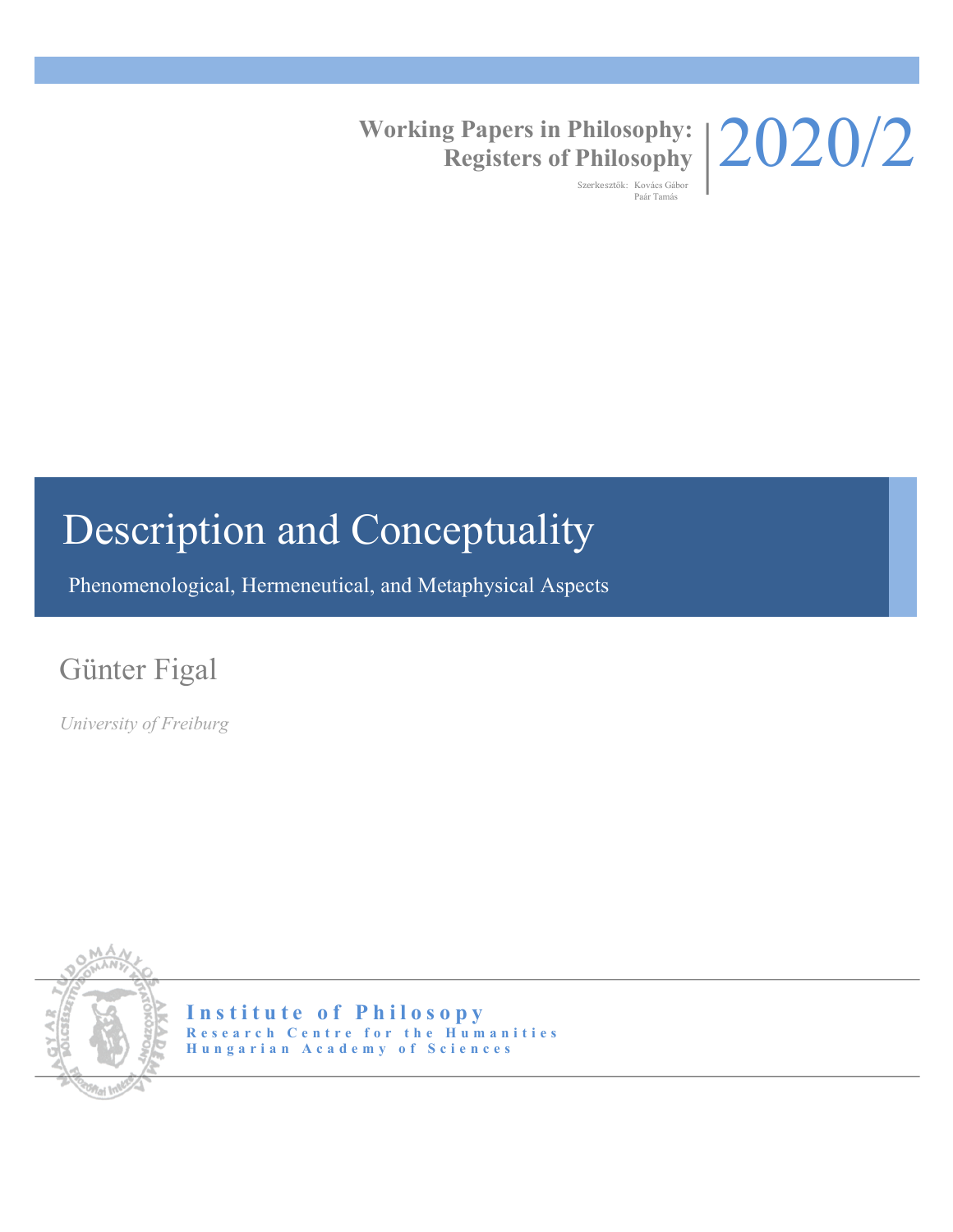#### **About the author**

**Günter Figal** lives and works as a philosopher in Freiburg im Breisgau, Germany. He has mainly contributed to hermeneutics, phenomenology, and aesthetics, having elaborated a realistic conception of hermeneutics and a new approach to phenomenology conceiving phenomena in reduction to space. Moreover he has developed a phenomenological conception of aesthetics, exemplified not at least with books including his own photographs on architecture and East Asian ceramics.

 From 1989 to 2002 he was Professor of Philosophy at the University of Tübingen, from 2002 till his retirement in 2017 he was Professor of Philosophy at the University of Freiburg. He has held many appointments as visiting professor, among others several times at the Kwansei Gakuin University in Nishinomiya, as the Cardinal Mercier Chair at the Catholic University of Leuven, as Gadamer Distinguished Visiting Professor at Boston College, at Salzburg University, and at East China Normal University. In 2017 he was awarded the International Chair of Philosophy Jacques Derrida (Law and Culture) at the University of Torino. His work has been translated up to now into 15 languages. Since 2015 his manuscripts are archived by the German Archive for Literature (Deutsches Literaturarchiv) in Marbach / Neckar. His recent books include: *Japan im Westen. Kengo Kumas Meditation House im Kranzbach* (modo, 2020). *Gefäße als Kunst. Erfahrungen mit japanischer Keramik* (modo, 2019). *Philosophy as Metaphysics. The Torino Lectures* (Mohr Siebeck, 2019). *Ando. Raum Architektur Moderne* (modo, 2017). *Unscheinbarkeit. Der Raum der Phänomenologie* (Mohr Siebeck, 2015). *Erscheinungsdinge. Ästhetik als Phänomenologie* (Mohr Siebeck 2010; English translation: *Aesthetics as Phenomenology. The Appearance of Things* (Indiana 2015)). *Gegenständlichkeit. Das Hermeneutische und die Philosophie* (Mohr Siebeck 2006; second edition 2018; English translation: *Objectivity. The Hermeneutical and Philosophy* (SUNY Press 2010))

## **Abstract**

In my paper I offer a view of understanding as interplay of perception and conceptuality. Moreover, I make attempts to show that philosophical thinking is also understanding, but essentially reflecting on the very possibility of understanding. In the course of such reflection philosophy combines phenomenological, hermeneutical, and metaphysical aspects being concerned with the perceptible, the intelligible, and combinations of both, which are called "beings" or "entities". Since, according to the conception suggested, concepts never can be grasped "purely", but only in interdependence with perceptional experiences, philosophical writing is supposed to be a combination of conceptual reflection and description. Because its descriptive and empirical side is insuperable, its approach to conceptual determinations is essentially paradigmatic.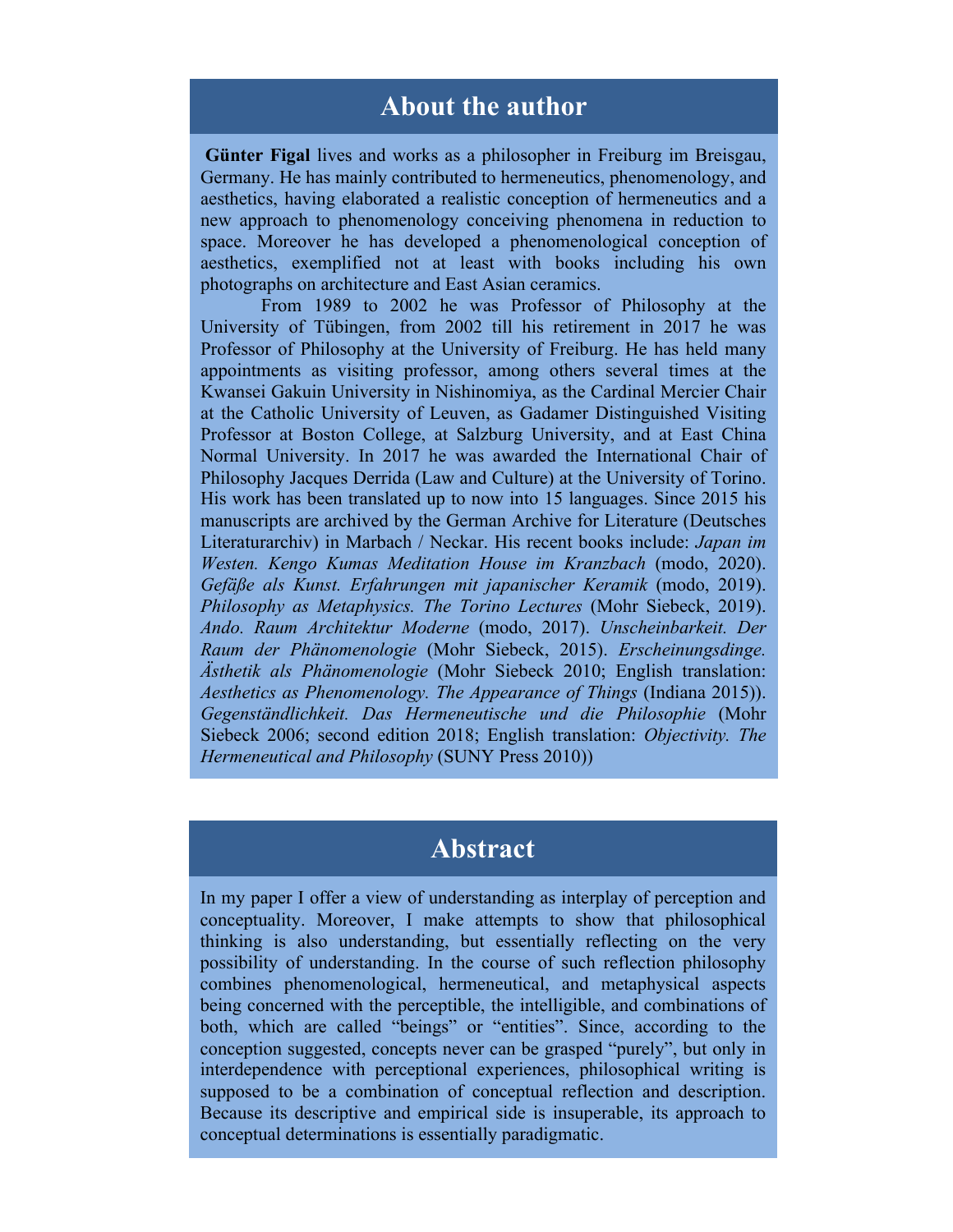#### **Günter Figal:** *Description and Conceptuality***:** *Phenomenological, Hermeneutical and Metaphysical Aspects*

1.

For every intellectual endeavor aiming at an adequate understanding of something whatsoever, at least two faculties are required. Being a recognition of something as a whole and in its structure that is based on reading, listening or visually contemplating, understanding will do neither without perceptive attentiveness nor without conceptual knowledge of what subject matters to be understood are, of how they are like, and of how they are, or can be related to other subject matters. Since these two requirements are intertwined with each other, the general condition of adequate understanding could so far be characterized with Kant's famous – and often quoted – statement according to which thoughts without content are empty, and perceptions without concepts are blind.<sup>1</sup>

However, this should be explained somewhat more extensively, and explanation, first, should be that of the term 'concept' as it is used here. Concepts are no linguistic expressions. This must be so because a particular concept can be indicated by several expressions like, for instance, the concept of justice by expressions like 'justice', 'Gerechtigkeit', 'iustitia' or 'δικαιοσύνη'. Concepts neither should be identified with the meaning of linguistic expressions. There are linguistic expressions, like the demonstrative 'this' that have a meaning without being conceptual; such meaning is only functional, whereas, speaking of 'justice' and presupposing that this expression could be replaced by other ones, one more or less explicitly is sure of referring to a specific 'subject matter' – not to a particular case of someone being 'just', but also not to an abstraction – one cannot substantially refer to an abstraction at all. Rather, one refers to what makes someone's behavior intelligible as 'just' and thus as a manifestation of justice. Without referring to justice one could not refer to a particular behavior as being just.

Concepts, then, can be characterized as a priori possibilities of intelligibility and, accordingly, of understanding. They allow taking something particular as a particular manifestation of an intelligibility that also can be manifest otherwise. A concept, as it were, 'encompasses' its different realizations. Everything intelligible in accordance with a particular

<sup>1</sup> Immanuel Kant. *Critique of pure reason*, transl. Norman Kemp Smith, New York, NY: St. Martin's Press, 1965, B 75.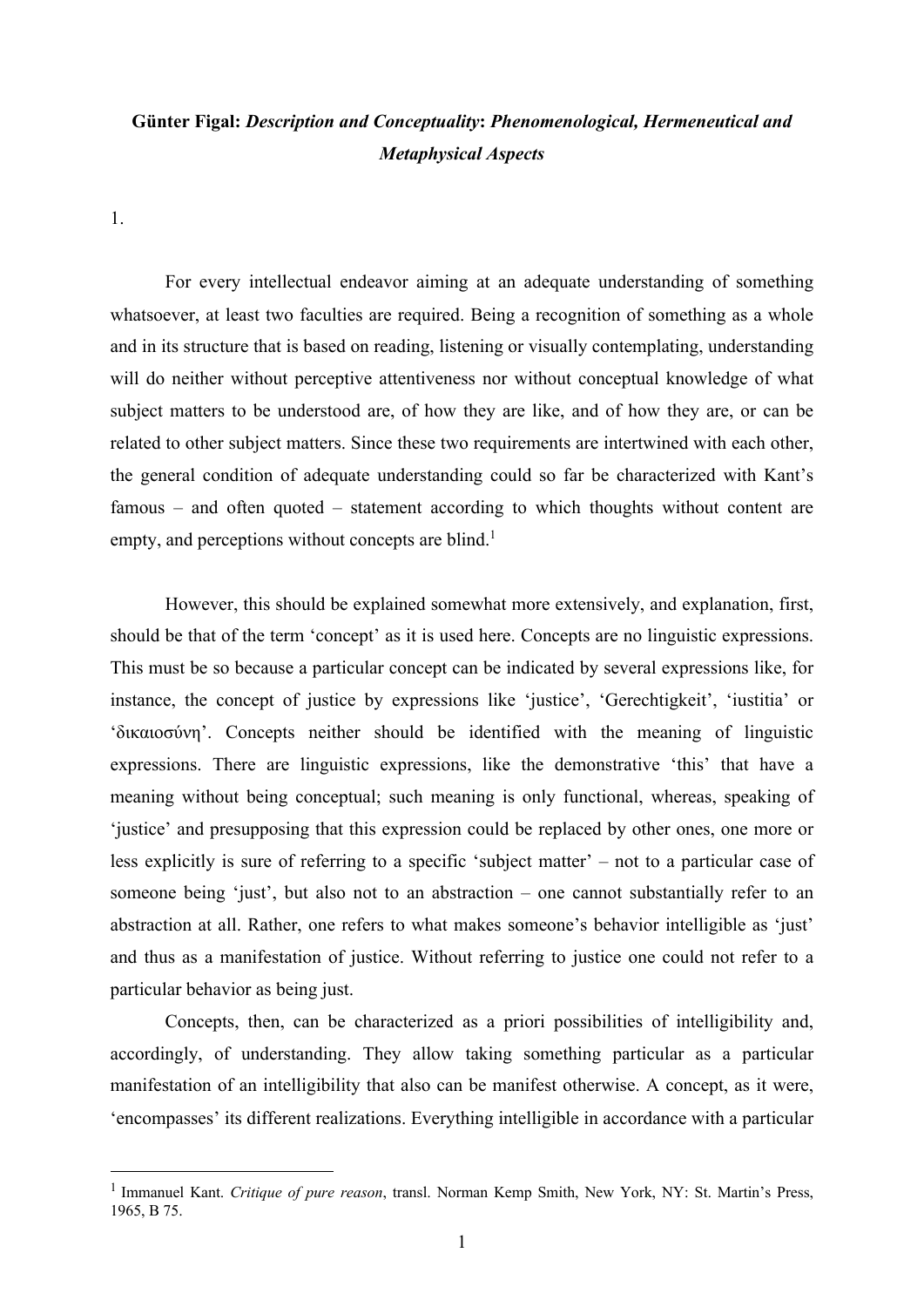concept belongs into the 'compass' that a concept is. Not by chance the Latin verb *concipere,*  to which the noun '*conceptus'* and thus also its English version, 'concept', can be reduced, literally means 'to include'. Concepts are possibilities of intelligibility including their particular manifestations. To discover something conceptually is tantamount to finding the concept or concepts it belongs to.

Since conceptual possibility has such an including or encompassing character, it will as such not be intelligible without the manifestations it includes. Without its manifestations it could not be experienced. It would be like a room the determining character of which becomes only manifest with things that are placed in it. And like things in a room cannot be reduced to the room, the manifestations of concepts cannot be reduced to concepts, as if they would only indicate them without demanding any further attention. Manifestations of concepts are particulars, like things in a room. In order to be understood they need particular attention. The possibility of understanding them will not become explicit without the perceptive experience of the determined particular as its manifestation.

Provided that understanding is such an interplay of perception and conceptual knowledge, every investigation of something whatsoever will be an attempt of finding out how a particular topic of understanding can most effectively be perceived, and also how in detail it lets the concepts including or encompassing it become manifest. As to perception and perceptibility one should add that almost nothing can be perceived adequately at one glance. As Husserl has shown in his groundbreaking analysis of perception, almost everything has to be perceived from different perspectives in order to be discovered in its particular perceptibility. And as to concepts, something that shall be understood must be grasped in its conceptual intelligibility and thereby also be explored as the particular realization of the concepts that include it – a task that often is solved best by comparing something to other manifestations of the same concepts.

With these remarks also the interdependency of perception and conceptual knowledge might have become basically clear. Perception that plays a role for understanding will take place *in the context* of conceptual knowledge, and conceptual understanding will not be possible without perception, because manifestations of concepts in their particularity are something perceptible. As a consequence, the linguistic articulations of understanding will essentially refer to perceptible and perceived things, and they will also raise concepts determining the things referred to. However, they will mostly do so without explicating them *as* concepts. Realizing for instance, that a property does not exclusively belong to a thing referred to, is only a basic awareness of conceptuality that may not become clear as such.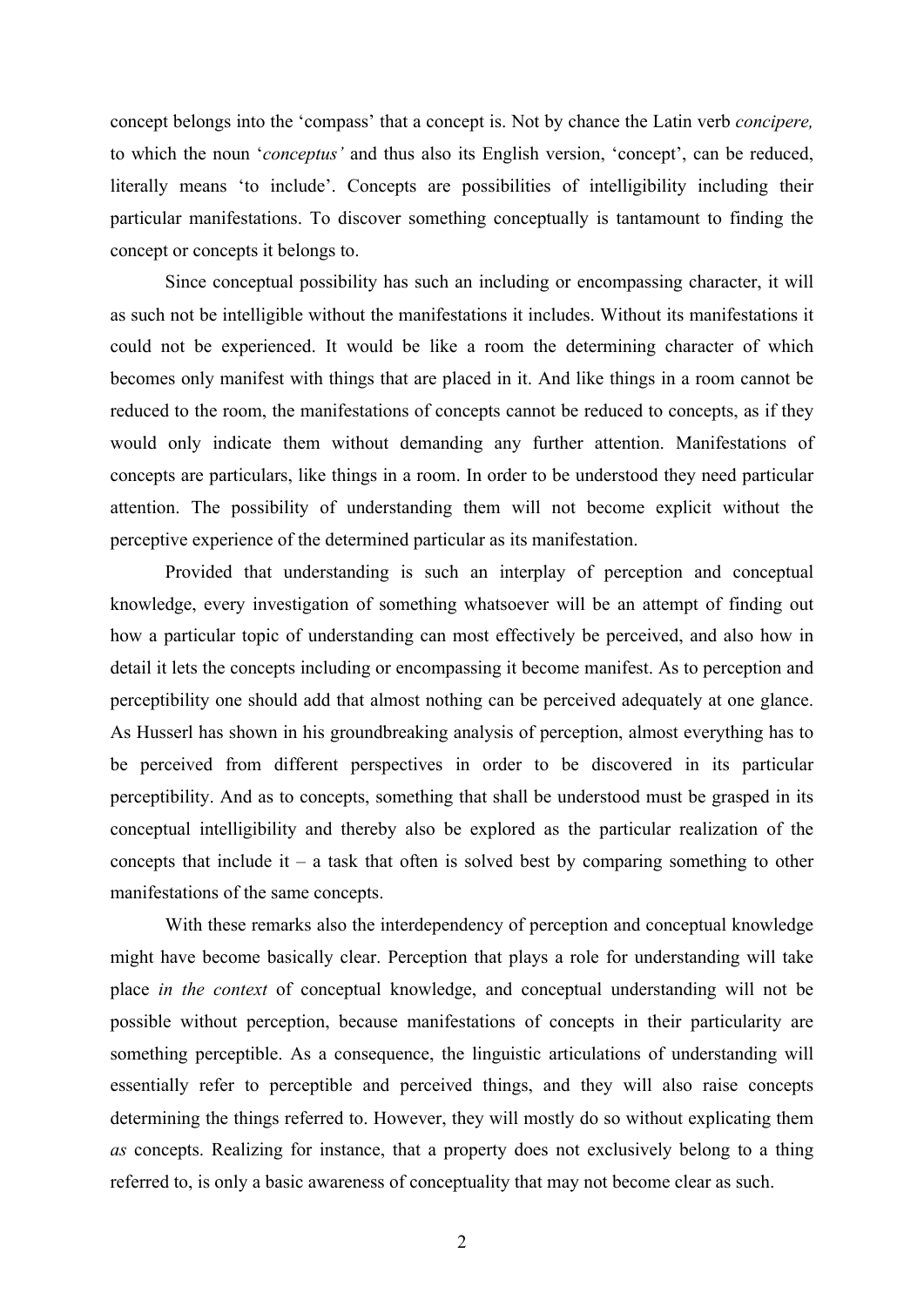These two sides of linguistically articulated understanding explained up to this point can be explained further as *description* and *reflection.* Describing something one refers to it not just in a single sentence, but rather makes attempts to present it more extensively, under various aspects, and, in doing so, one concentrates on its perceptibility. Descriptions, of course, can be either vague or precise; they can be sketchy or elaborate. And, despite the literal meaning of the word 'description' they are not necessarily written, but can also be given orally. However, the more detailed and structured descriptions are supposed to be, the more they will need writing. So, writing is not just a fixation of descriptions, but also rather a consequence of the intention to do justice to comparatively complex subject matter.

Reflection cannot be an alternative to description, since every more complex description is reflexive. As soon as one would not describe something straight on, but would ponder on which words could be adequate for a description, one has already begun to reflect. Such a reflection, again, has a conceptual background. No word that might be adequate for a particular description can solely be used in reference to the particular thing to be described. Rather such a word indicates a concept encompassing the particular object one refers to.

Description, however, is devoted to the particular, and so its conceptual context mostly remains inconspicuous and functions merely as a background. Becoming a prior concern, reflection will more and more be devoted to possible realizations of particular concepts and to their possible combinations. Thus, reflection will lead to exploring the possibility that a concept as such is. With this move description will become marginal, though for an attempt of understanding it will never get lost completely. In order to be explored as possibilities, concepts need exemplification, and exemplifications of concepts are rudimentary descriptions. Conceptual reflection without exemplification will finally lose reality. However, extremes like mere description or mere reflection are seldom. Most endeavors aiming at understanding will take a middle position – more or less in favor of description or of conceptual reflection.

2.

What has been shown up to now is supposed to apply to every kind of understanding, and thus it is in no respect specific for philosophy. However, if philosophical investigations are supposed to aiming at understanding, the sketchy characterization of understanding and of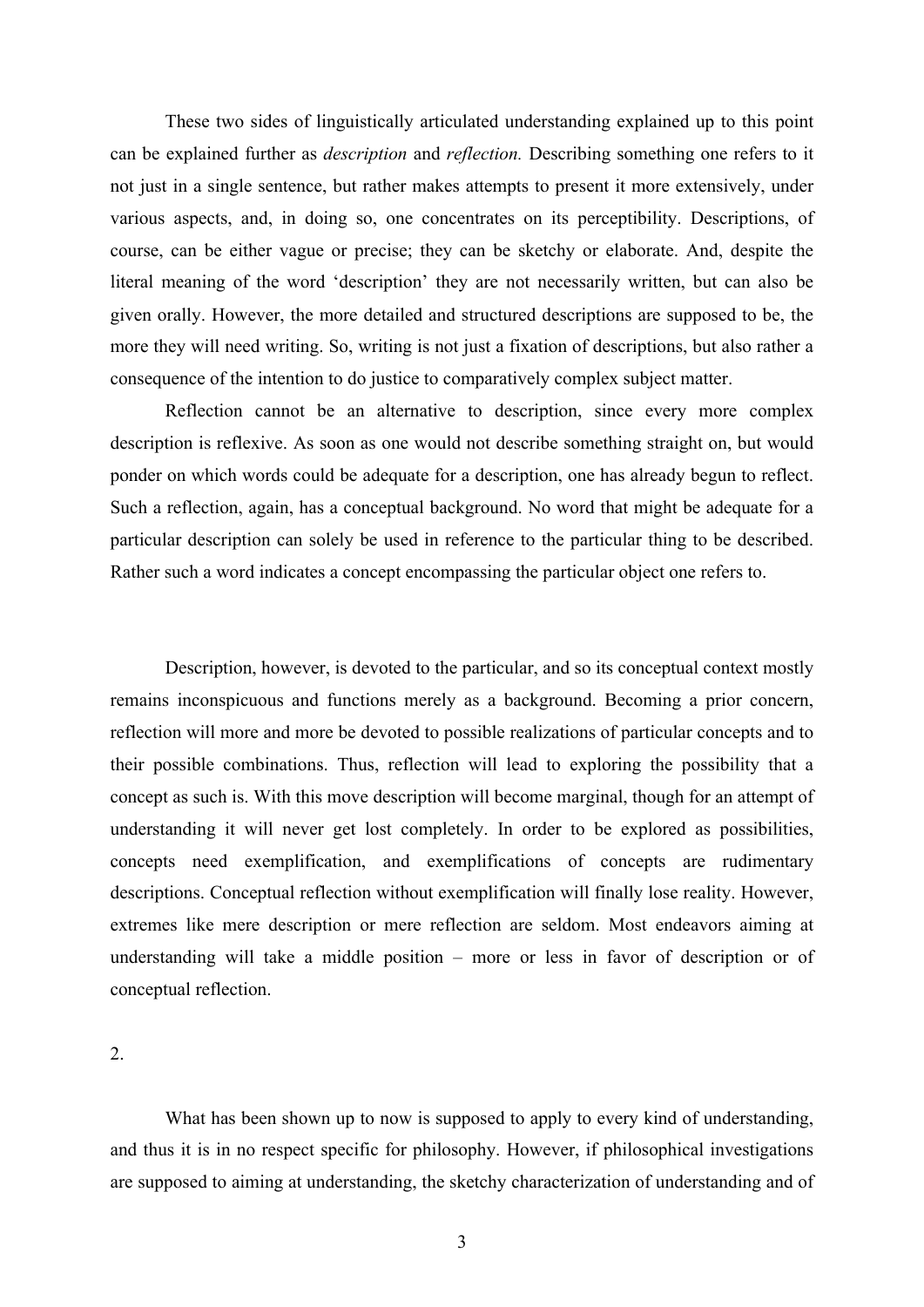processes leading to understanding also must apply to philosophy. As to understanding philosophy, this has a remarkable consequence. Philosophical investigations, then, are not completely different from other intellectual endeavors. They are not essentially isolated and exclusive, but rather open to intellectual explorations that are not philosophical. Since there is no gap between philosophy and non-philosophy, such explorations could adopt philosophical considerations or even be transformed into philosophy. This would be supported by the fact that philosophy shares its topics with sciences and humanities, with religion and art, and also with practical life. On the other hand, however, philosophy has a character of its own and, going along with this, a specific kind of understanding. Philosophical understanding may often differ only gradually from that of other intellectual projects. However, without criteria for a clear distinction between philosophy and other intellectual projects philosophy as such would vanish.

Given that philosophy, basically sharing its practice of understanding with other intellectual projects, must be descriptive and reflective, a promising way of defining philosophy could be the clarification of how description and reflection, becoming philosophical, are modified. A first and still quite tentative answer to this question may be that, from its beginning on, the main task of philosophical inquiry has been determined as a clarification of how something normally taken as basically for granted could be reflected in order to be understood in its very possibility. The task of philosophy in other words, is reflecting presuppositions, and therefore philosophy as such has to do without presuppositions. Philosophy, to quote Kant again, aims at clarifying the 'conditions of the possibility' of something, and thus is 'transcendental'.2 Accordingly, philosophy should not only practice description and reflection, but rather also reveal how they are possible.

As should be stressed, this general characterization of philosophy as transcendental does not imply any obligation to practice transcendental philosophy in line with Kant's version of it. So, there is no need to question the 'conditions of possibility' in such a way as to look for certain mental factors that make description and reflection possible. Rather the possibility of something can be understood just as allowing something – without any reduction to something producing it. In this sense space allows movement, light allows visibility and vision, and a concept allows understanding and an identification of particulars in a particular respect. Accordingly, reflection on topics like space, light and concepts would be 'transcendental' and thus philosophical.

<sup>2</sup> Kant, *Critique of pure reason*, B 197.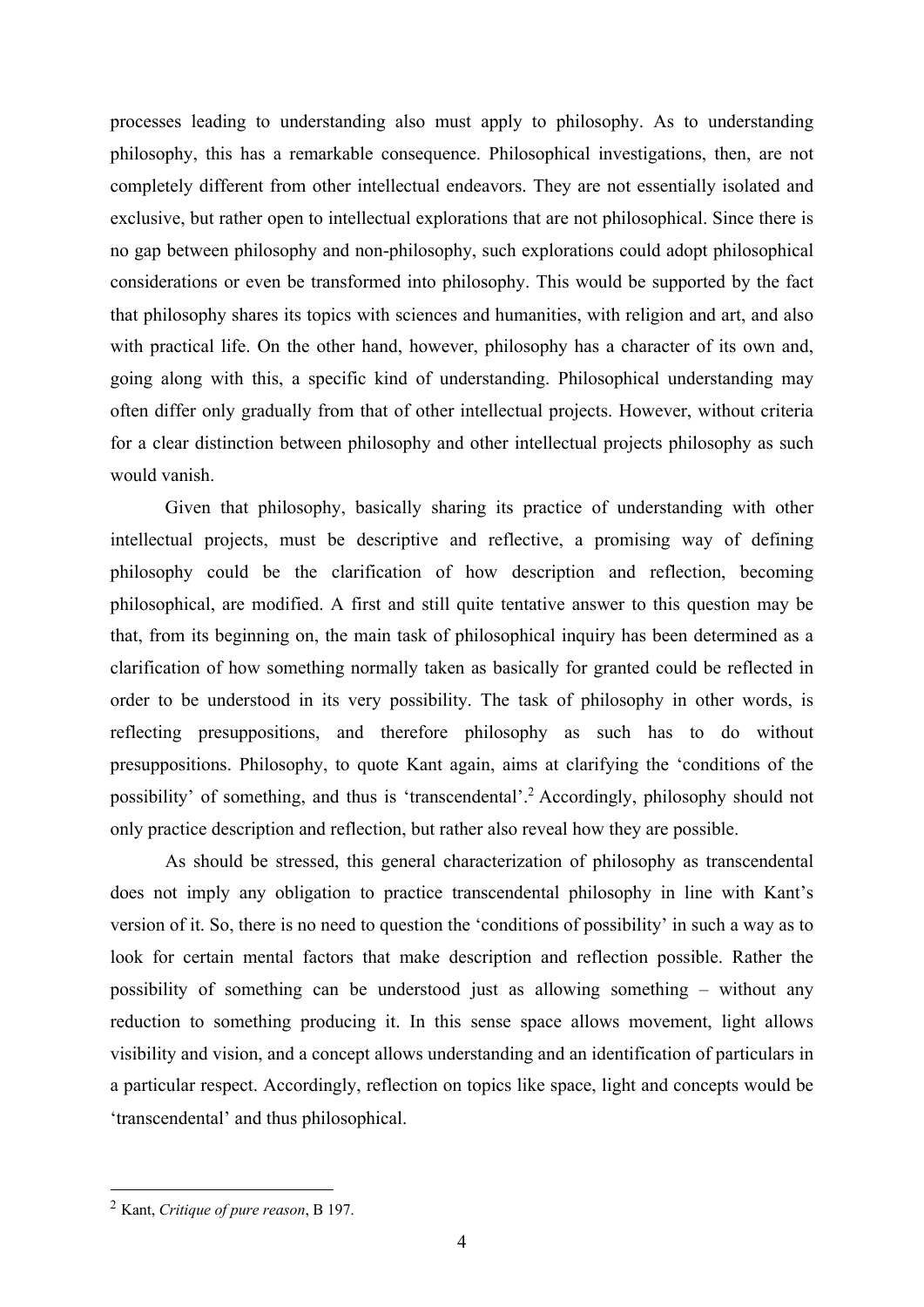If description is based on the possibility of perception and perceptibility, this possibility also allows description. Insofar as conceptual knowledge is dependent on perception and perceptibility, both are also a condition of conceptual knowledge and, correspondingly, of conceptual intelligibility. Conceptuality as such, however, cannot be reduced to perceptibility. Concepts form a possibility of their own – there is no understanding and no intelligibility without concepts.

These aspects can be terminologically reformulated as follows. The investigation of how perception and the perceptible are to be conceived in their possibility can be called *phenomenological*; phenomenology is devoted to the possibility of appearance and different ways of experiencing it, however, without being restricted to that. Insofar as conceptual understanding is based on perceptual appearances, the philosophical investigation of conceptual understanding is phenomenological.

On the other hand, philosophical investigation can also take its start from and concentrate on conceptuality. Doing so and questioning the possibility of understanding in a conceptual context, philosophy is *hermeneutical.* As such it is an attempt to clarify how the possibility of conceptual determination and particularity complement each other under the aspect of intelligibility. Considered hermeneutically, understanding will not primarily be regarded in its dependence on the perceptible, though, if hermeneutical reflection is sufficiently thorough, this dependence will not at all be neglected.

However, philosophical investigation is not only devoted to appearance and conceptual intelligibility as two different aspects of something. Rather, philosophy also investigates something to be experienced as a whole or, as one may also put it in an Aristotelian way, as a 'composite' of perceptibility and intelligibility. Such an investigation is devoted to the perceptible and intelligible *being* of something, and in this respect it can be called *metaphysical*. From Plato and Aristotle on, the philosophical project later on called 'metaphysics' has mainly been devoted to the question of how the intelligibility of something can be conceived as a character of its being and how, conversely, being as such includes intelligibility. Along with this, the perceptibility of beings has been put to the margins or at least been regarded as secondary. However, only seldom it has been completely neglected so that in a metaphysical context a phenomenological rehabilitation of perceptibility has been kept in reach.

This sketch of different philosophical options does not cover philosophy as a whole. Rather it is confined to philosophy as devoted to epistemological questions and, correspondingly, to those concerning the intelligibility of what there is. So, the sketch omits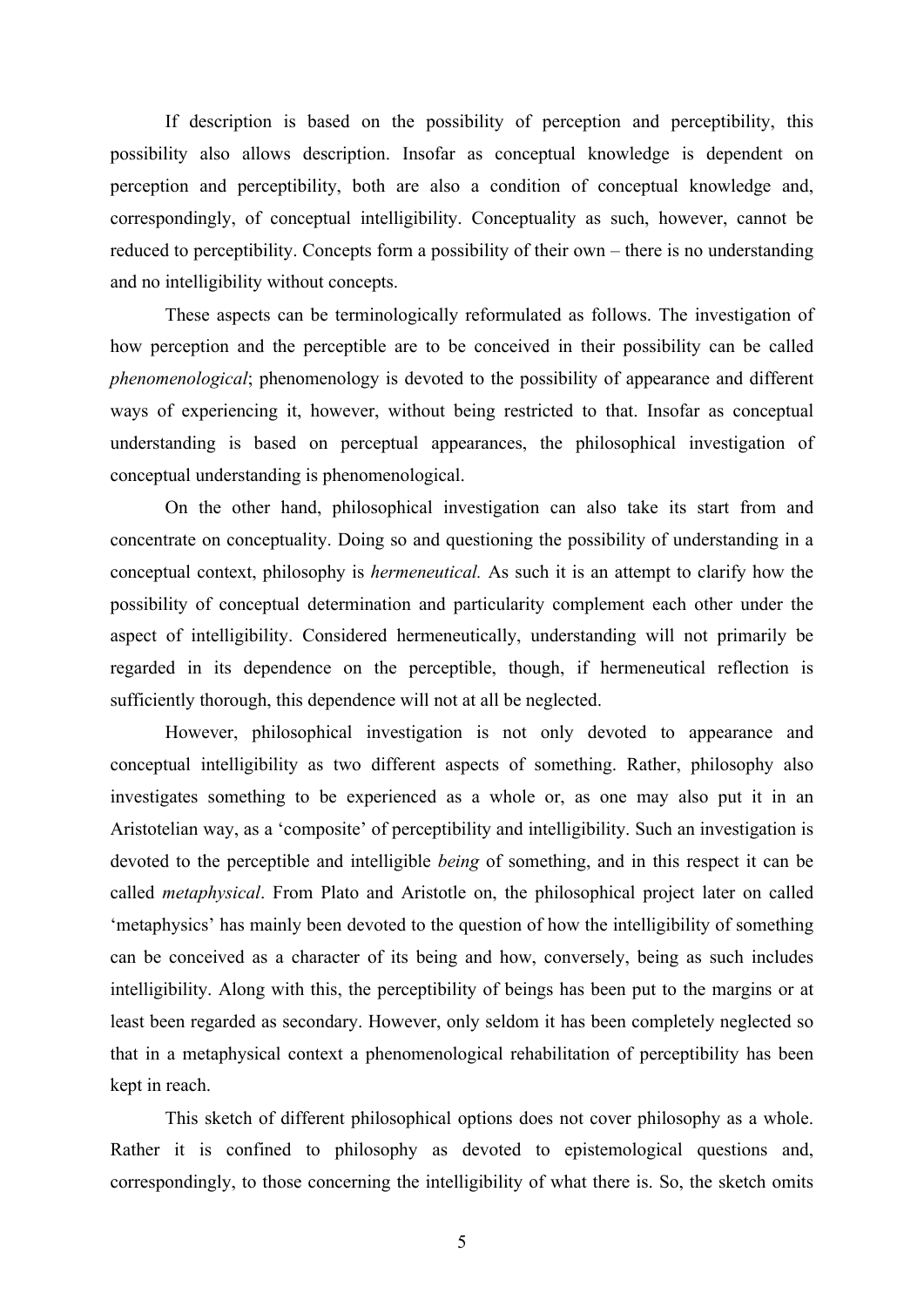questions of pure perceptibility and pure appearance as they are pertinent to philosophical *aesthetics*. It does not take into account questions concerning non-referential, but nevertheless meaningful concepts belonging to the *mystic aspect* of philosophy. Also, and finally the sketch does not cover the *ethical* question of how to lead one's life and complementing questions concerning human faculties pertinent in this context like the question what action is and how actions can be led by dispositions optimizing their rationality. Also, the distinction of three philosophical options should not be taken all too rigidly – as if phenomenological, hermeneutical and metaphysical questions were completely separated from each other. The question for instance, how the intelligibility of something is based on or even embedded in its perceptibility clearly is of hermeneutical importance, but nevertheless a phenomenological question. Phenomenological investigations touching upon questions of understanding have a hermeneutical aspect. And metaphysical questions concerning the accessibility of beings also have a phenomenological character. Discussing questions of intelligibility metaphysics has hermeneutical and phenomenological dimensions, though in traditional metaphysics these may not have become sufficiently clear. Problems of traditional metaphysics can even be explained as caused by a lack of phenomenological and hermeneutical sense.

#### 3.

What has been sketched here of course can and should be developed further and much more in detail. However, of prior importance is a clarification of how philosophy may best find answers to the requirements of transcendental investigation. How is one, philosophizing, to consider the very possibility of the perceptible as well as of the intelligible? A first and basic answer to this question may be to recall that philosophy is not strictly separated from other endeavors of understanding, but rather is a specific formation in field of intellectual practice. So being transcendental, philosophy must nevertheless be descriptive, and, because of the conceptual character of description, must also reflect on concepts relevant for a description to be given. How should one, philosophizing, speak reasonably about the perceptible in its possibility without referring to something that has been perceived? And how should one explore how intelligibility is possible without, in whatsoever way, experiencing it? Philosophical investigation thus should not be a meta-discourse on experience, but rather be an experience of something. However, in order to be philosophical, it must be an experience of a special kind.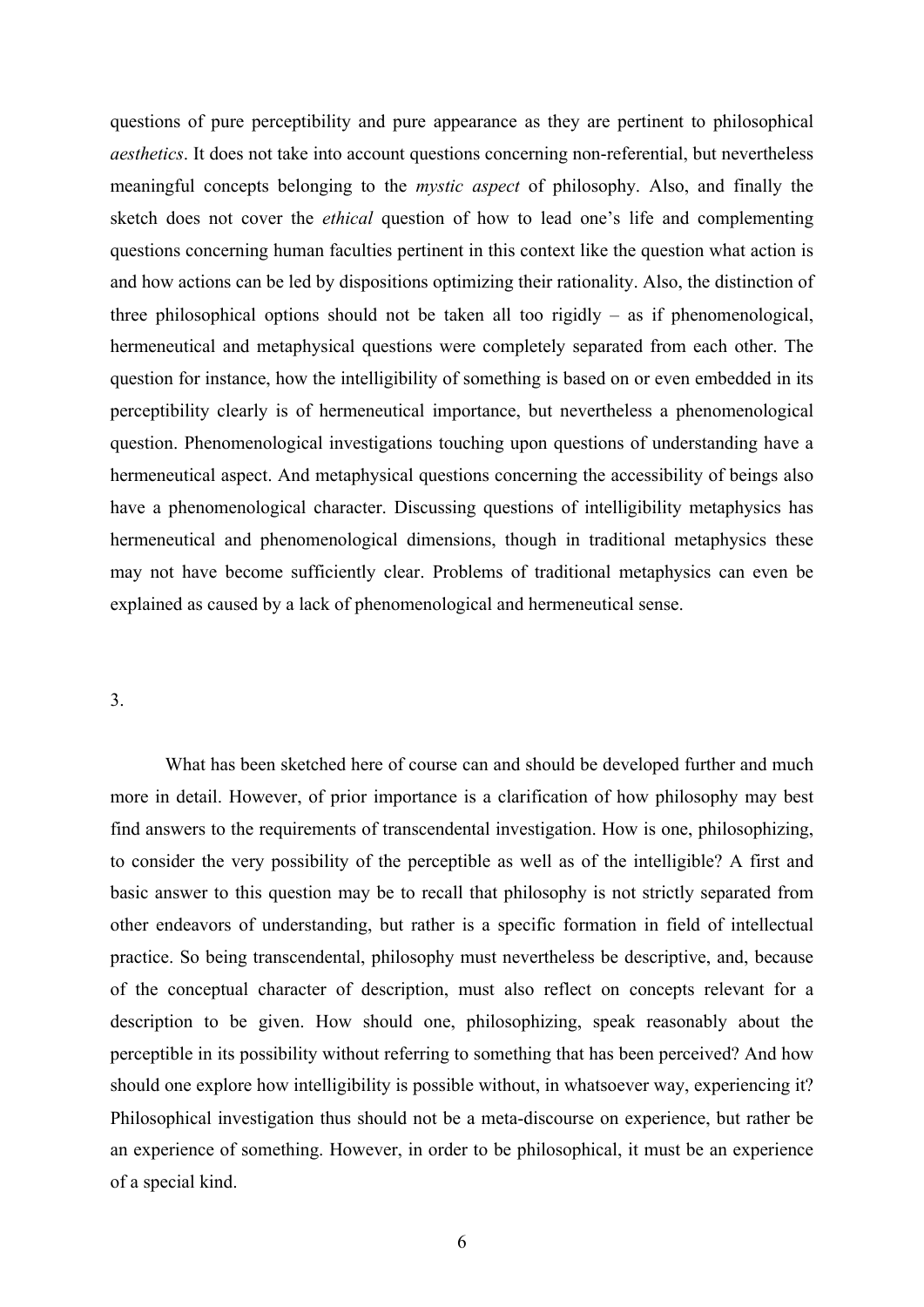The special character of philosophical experience can be determined subsequent to the Platonic principle already mentioned, according to which philosophy must not take something for granted, but rather clarify what in non-philosophical discourse normally remains tacitly presupposed. This principle, however, is easily stated, but not that easily fulfilled. How should one know precisely which presuppositions, enabling and determining the perceptibility and intelligibility of a particular subject matter, are involved with whatever attempt of reflective description? As a reaction to this uncertainty, philosophy, from Plato on, has favored one particular answer: philosophy, again and again, is supposed to have privileged access to something that is totally present and thus can be absolutely evident, without any dark sides or a hidden origin. Such are Plato's 'ideas', Aristotle's being-nesses (οὐσίαι), but also Descartes' mental certainties or Husserl's phenomena. However, there is good reason to doubt that pure and unconditioned access to such correlates is possible. Platonic ideas or Aristotelian being-nesses are present only in the context of the perceptible, the mind is not as neatly separated from the body as Descartes claimed, and one has good reason to doubt that phenomenological reduction is initiated by a purely transcendental ego in Husserl's terms. If this is so, philosophical investigation has only one choice. It must stick to a kind of a 'second sailing', finding and choosing objects of investigation that as much as possible reveal their enabling conditions philosophical investigation is aiming at. Such objects would be a suitable combination of normal entities and the privileged entities philosophers like Plato, Aristotle, Descartes and Husserl had been looking for.

Objects of that kind can be called *paradigms.* Accordingly, philosophy investigating such objects would be *paradigmatic thinking* and as such an endeavor to find and reflectively describe objects in their paradigmatic relevance. A paradigm is a model, something that represents something, but neither as a kind of depiction or denotation nor just as an exemplification. A paradigm rather *is* what it represents, and it is not only a particular case of what it is, but rather is what it is in an especially transparent and evident way. So, with something that is paradigmatically perceptible, perceptibility as such and also the possibility of being perceptible can be experienced. And likewise, with something paradigmatically intelligible, intelligibility and also the possibility of being intelligible is transparent. Accordingly, with something that is a combination of paradigmatic perceptibility and intelligibility the interplay of both should become especially evident. One should add that paradigms nevertheless are individuals in character. Representing perceptibility and intelligibility they are what they are in a particular way. Accordingly, with different paradigms something paradigmatically represented will be present differently, and, as a

7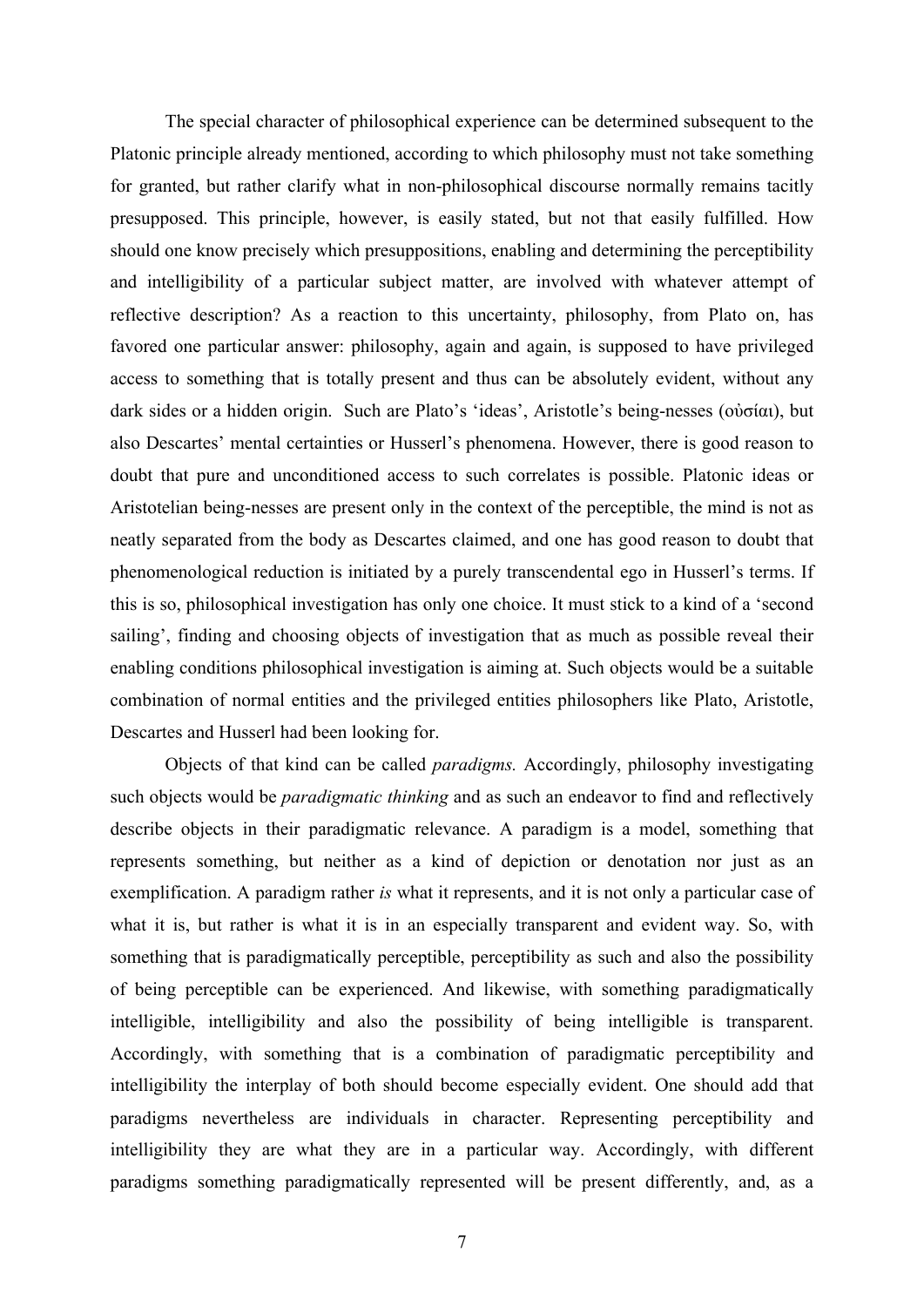consequence, no paradigm will do once and for all. So, paradigms allow philosophy to be more than just empirical investigation. However, they also make philosophy a never-ending task and an inexhaustible possibility.

#### 4.

These general remarks can quite well be concretized with a paradigm that combines the aspects of perceptibility and intelligibility especially well and also is most illuminating for the transcendental dimension of enabling. This paradigm, which has been of central importance for my work, is architecture.<sup>3</sup> Buildings, and mainly those that are works of art, are not only perceptible, but also organize perceptibility. They provide with places for positioning or even exhibiting things, and they open up sights. For instance, small or large windows, as it were, 'frame' the landscape and thus make it explicitly visible. Buildings can be like that because they are not only spatial like everything perceptible. Rather they are spaces, built spaces that double the characters of space and thus allow these characters to be especially clearly experienced. Buildings are *places* erected at a place that, with a building, is intensified place. Buildings offer *free spaces* for people and things, and they have needed free space in order to be erected and to be seen in their shape. They have a particular *extension* and, because of that, have needed extension – the wideness of space in a city or a landscape. Doubling space in such a way, buildings make space visible without concealing its essential invisibility, or, more precisely, its inconspicuousness that is tantamount to the allowing and thus transcendental character of space – only as non-appearing space can enable and allow appearance and thus perceptibility. Buildings, as it were, balance more or less successfully between the perceptible and space as its possibility.

Buildings are not only spatial for sight, but also for habitation. Most of them are meant to be inhabited in one or the other way, and accordingly they are adequately understood with their habitability. Habitability is the dominant conceptual determination of (most) buildings, or, to say it in Aristotle's line, the being-ness of buildings. Buildings, however, are not just conceptually determined. They rather reveal the character of conceptual determination and thus make the status of their intelligibility intelligible. They do so in being intelligible as particular realizations of habitability that are not just exemplifications of a definitely

<sup>&</sup>lt;sup>3</sup> Günter Figal. *Ando. Raum Architektur Moderne*(Freiburg: modo, 2017). Günter Figal. "'Ein Bauwerk, ein griechischer Tempel, bildet nichts ab.' Überlegungen zur Architektur im Anschluss an Heidegger", in: *Freiräume. Phänomenologie und Hermeneutik* (Tübingen: Mohr Siebeck, 2017), 165-176. Günter Figal. *Unscheinbarkeit. Der Raum der Phänomenologie* (Tübingen: Mohr Siebeck, 2015), 191-238. Günter Figal. *Erscheinungsdinge. Ästhetik als Phänomenologie*, (Tübingen: Mohr Siebeck, 2010), 192-198.